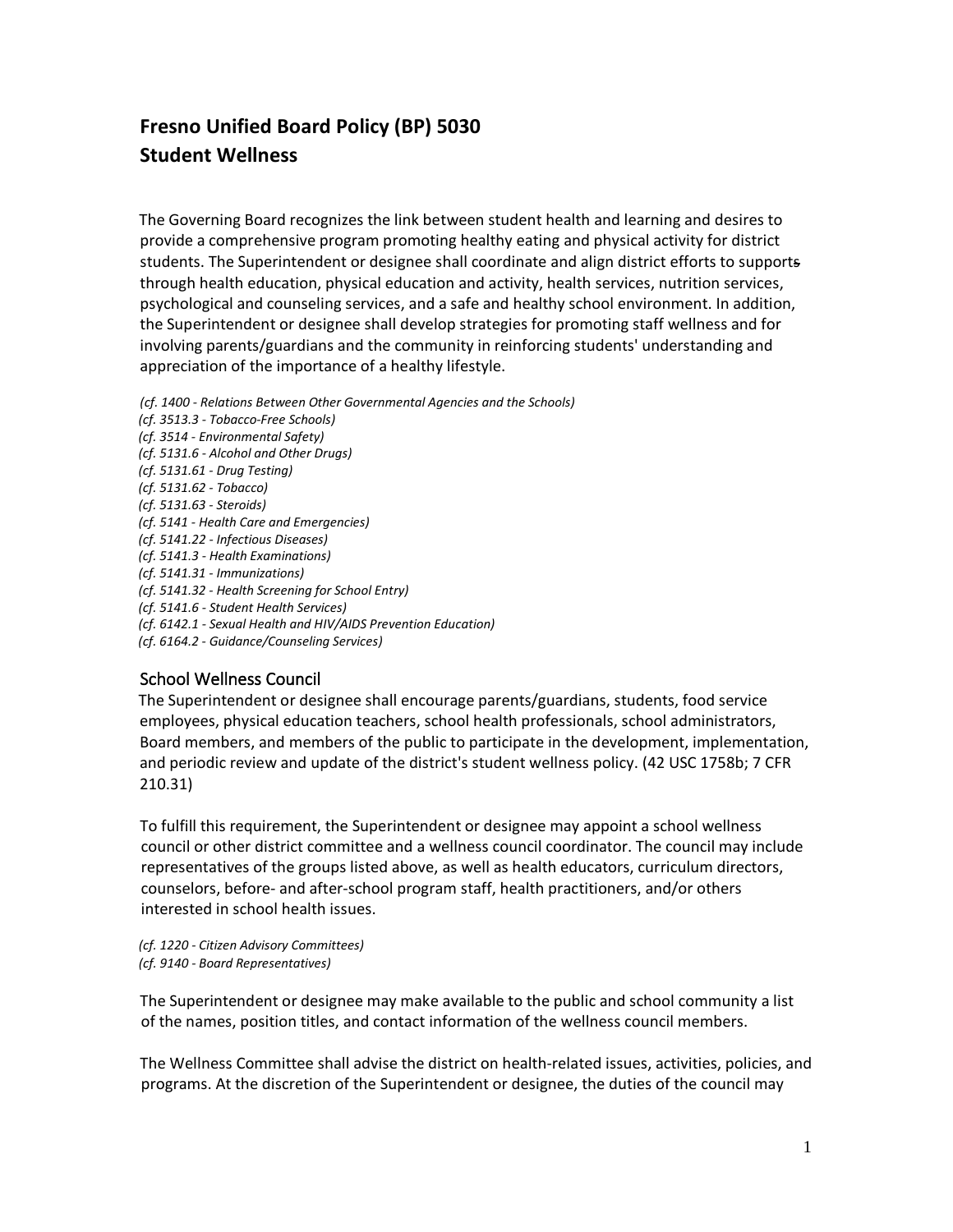also include the planning, implementation, and evaluation of activities to promote health within the school or community.

#### Goals for Nutrition, Physical Activity, and Other Wellness Activities

The Board shall adopt specific goals for nutrition promotion and education, physical activity, and other school-based activities that promote student wellness. In developing such goals, the Board shall review and consider evidence-based strategies and techniques. (42 USC 1758b; 7 CFR 210.31)

*(cf. 0000 - Vision) (cf. 0200 - Goals for the School District)*

The district's nutrition education and physical education programs shall be based on research, shall be consistent with the expectations established in the state's curriculum frameworks and content standards, and shall be designed to build the skills and knowledge that all students need to maintain a healthy lifestyle.

*(cf. 6011 - Academic Standards) (cf. 6142.7 - Physical Education and Activity) (cf. 6142.8 - Comprehensive Health Education) (cf. 6143 - Courses of Study)*

All students shall be provided healthy eating opportunities on daily basis. The nutrition education program shall include, but is not limited to, information about the benefits of healthy eating for learning, disease prevention, weight management, and oral health. Nutrition education shall be provided as part of the health education program and, as appropriate, shall be integrated into other academic subjects in the regular educational program, before- and after-school programs, summer learning programs, and school garden programs.

*(cf. 5148.2 - Before/After School Programs) (cf. 6177 - Summer Learning Programs)*

All students shall be provided opportunities to be physically active on a regular basis. Opportunities for moderate to vigorous physical activity shall be provided through physical education and recess and may also be provided through school athletic programs, extracurricular programs, before- and after-school programs, summer learning programs, programs encouraging students to walk or bicycle to and from school, in-class physical activity breaks, and other structured and unstructured activities.

*(cf. 5142.2 - Safe Routes to School Program) (cf. 6145 - Extracurricular and Cocurricular Activities) (cf. 6145.2 - Athletic Competition)*

The Board may enter into a joint use agreement or memorandum of understanding to make district facilities or grounds available for recreational or sports activities outside the school day and/or to use community facilities to expand students' access to opportunity for physical activity.

*(cf. 1330.1 - Joint Use Agreements)*

Professional development may be regularly offered to the nutrition program director,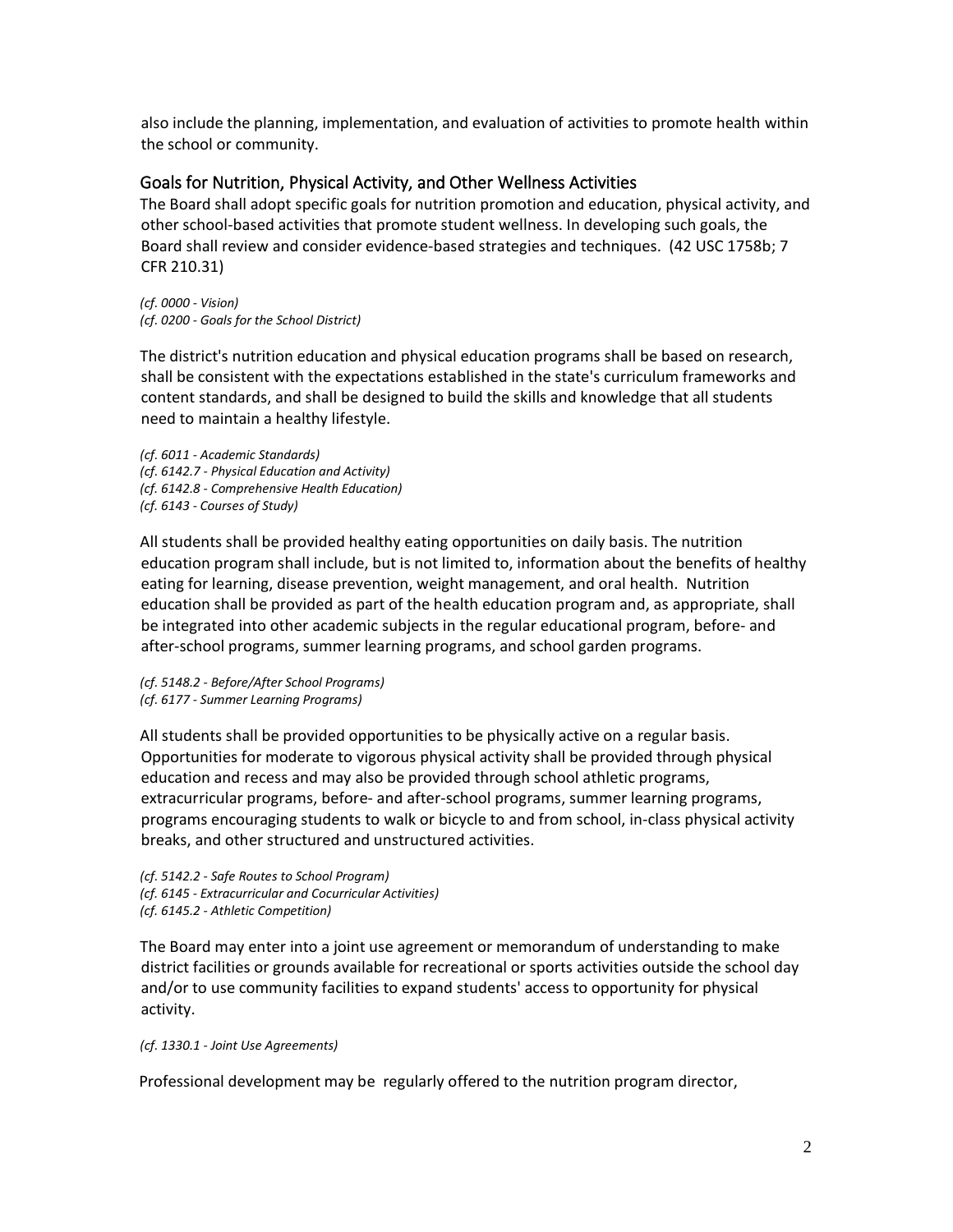managers, and staff, as well as health education teachers, physical education teachers, coaches, activity supervisors, and other staff as appropriate to enhance their knowledge and skills related to student health and wellness.

*(cf. 4131 - Staff Development) (cf. 4231 - Staff Development) (cf. 4331 - Staff Development)*

In order to ensure that students have access to comprehensive health services, the district may provide access to health services at or near district schools and/or may provide referrals to community resources.

The Board recognizes that a safe, positive school environment is also conducive to students' physical and mental health and thus prohibits bullying and harassment of all students, including bullying on the basis of weight or health condition.

*(cf. 5131.2 - Bullying) (cf. 5145.3 - Nondiscrimination/Harassment)*

The Superintendent or designee shall encourage staff to serve as positive role models for healthy eating and physical fitness. They shall promote work-site wellness programs and may provide opportunities for regular physical activity among employees.

## Nutrition Guidelines for All Foods Available at School

For all foods available on each campus during the school day, the district shall adopt nutrition guidelines which are consistent with 42 USC 1758, 1766, 1773, and 1779 and federal regulations and which support the objectives of promoting student health and reducing childhood obesity. (42 USC 1758b)

In order to maximize the district's ability to provide nutritious meals and snacks, all district schools shall participate in available federal school nutrition programs, including the National School Lunch and School Breakfast Programs and after-school snack programs, to the extent possible. When approved by the California Department of Education, the district may sponsor a summer meal program.

- *(cf. 3550 - Food Service/Child Nutrition Program)*
- *(cf. 3552 - Summer Meal Program)*
- *(cf. 3553 - Free and Reduced Price Meals)*
- *(cf. 5141.27 - Food Allergies/Special Dietary Needs)*
- *(cf. 5148 - Child Care and Development)*
- *(cf. 5148.3 - Preschool/Early Childhood Education)*

The Superintendent or designee shall provide access to free, potable water in the food service area during meal times in accordance with Education Code 38086 and 42 USC 1758, and shall encourage students' consumption of water by educating them about the health benefits of water and by serving water in an appealing manner.

The Board believes that all foods and beverages sold to students at district schools, including those available outside the district's reimbursable food services program, should support the health curriculum and promote optimal health. Nutrition standards adopted by the district for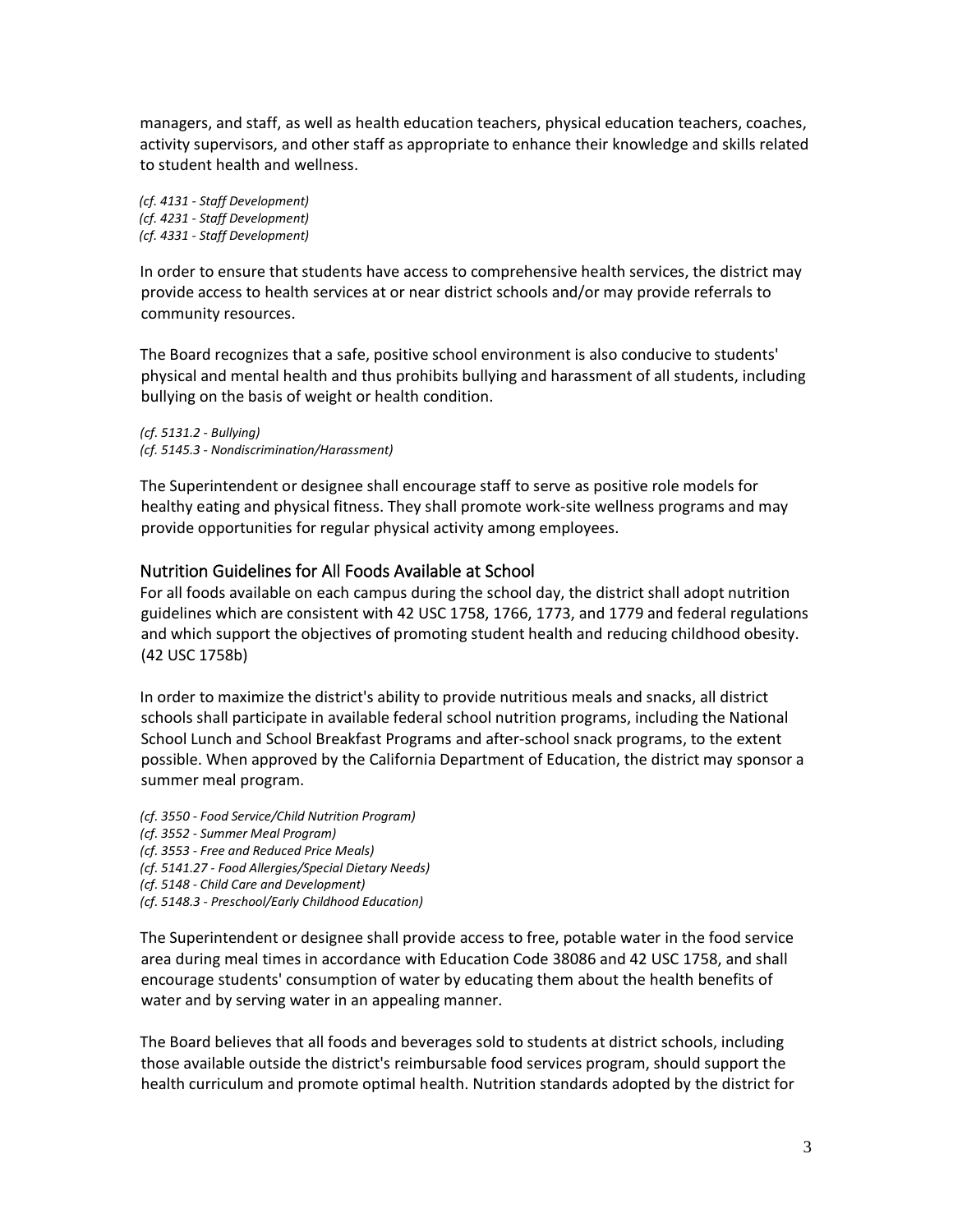foods and beverages provided through student stores, vending machines, or other venues, shall meet or exceed state and federal nutrition standards.

*(cf. 3312 - Contracts) (cf. 3554 - Other Food Sales)*

The Superintendent or designee shall encourage school organizations to use healthy food items or non-food items for fundraising purposes. They also shall encourage school staff to avoid the use of non-nutritious foods as a reward for students' academic performance, accomplishments, or classroom behavior.

School staff shall encourage parents/guardians or other volunteers to support the district's nutrition education program by considering nutritional quality when selecting any snacks that they may donate for occasional class parties. Class parties or celebrations shall be held after the lunch period when possible.

To reinforce the district's nutrition education program, the Board prohibits the marketing and advertising of foods and beverages that do not meet nutrition standards for the sale of foods and beverages on campus during the school day. (Education Code 49431.9; 7 CFR 210.31)

*(cf. 1325 - Advertising and Promotion)* 

## Program Implementation and Evaluation

The Superintendent designates the individual(s) identified below as the individual(s) responsible for ensuring that each school site complies with the district's wellness policy. (42 USC 1758b; 7 CFR 210.31)

| Food Nutrition Services, Director<br>(559) 457-6278<br>Email: Student. Wellness@fresnounified.org | Health Services, Director<br>(559) 457-3301<br>Email: Student. Wellness@fresnounified.org      |
|---------------------------------------------------------------------------------------------------|------------------------------------------------------------------------------------------------|
| Health Education, Manager II                                                                      | Physical Education & Comprehensive Sexual Office of the Superintendent, Administrative Analyst |
| (559) 457-3839                                                                                    | (559) 457-3657<br>Email: Student. Wellness@fresnounified.org                                   |
| Email: Student. Wellness@fresnounified.org                                                        |                                                                                                |

The Superintendent or designee shall assess the implementation and effectiveness of this policy at least once every three years. (42 USC 1758b; 7 CFR 210.31)

*(cf. 0500 - Accountability) (cf. 3555 - Nutrition Program Compliance)*

The assessment shall include the extent to which district schools are in compliance with this policy, the extent to which this policy compares to model wellness policies available from the U.S. Department of Agriculture, and a description of the progress made in attaining the goals of the wellness policy. (42 USC 1758b)

The Superintendent or designee shall invite feedback on district and school wellness activities from food service personnel, school administrators, the wellness council, parents/guardians, students, teachers, before- and after-school program staff, and/or other appropriate persons.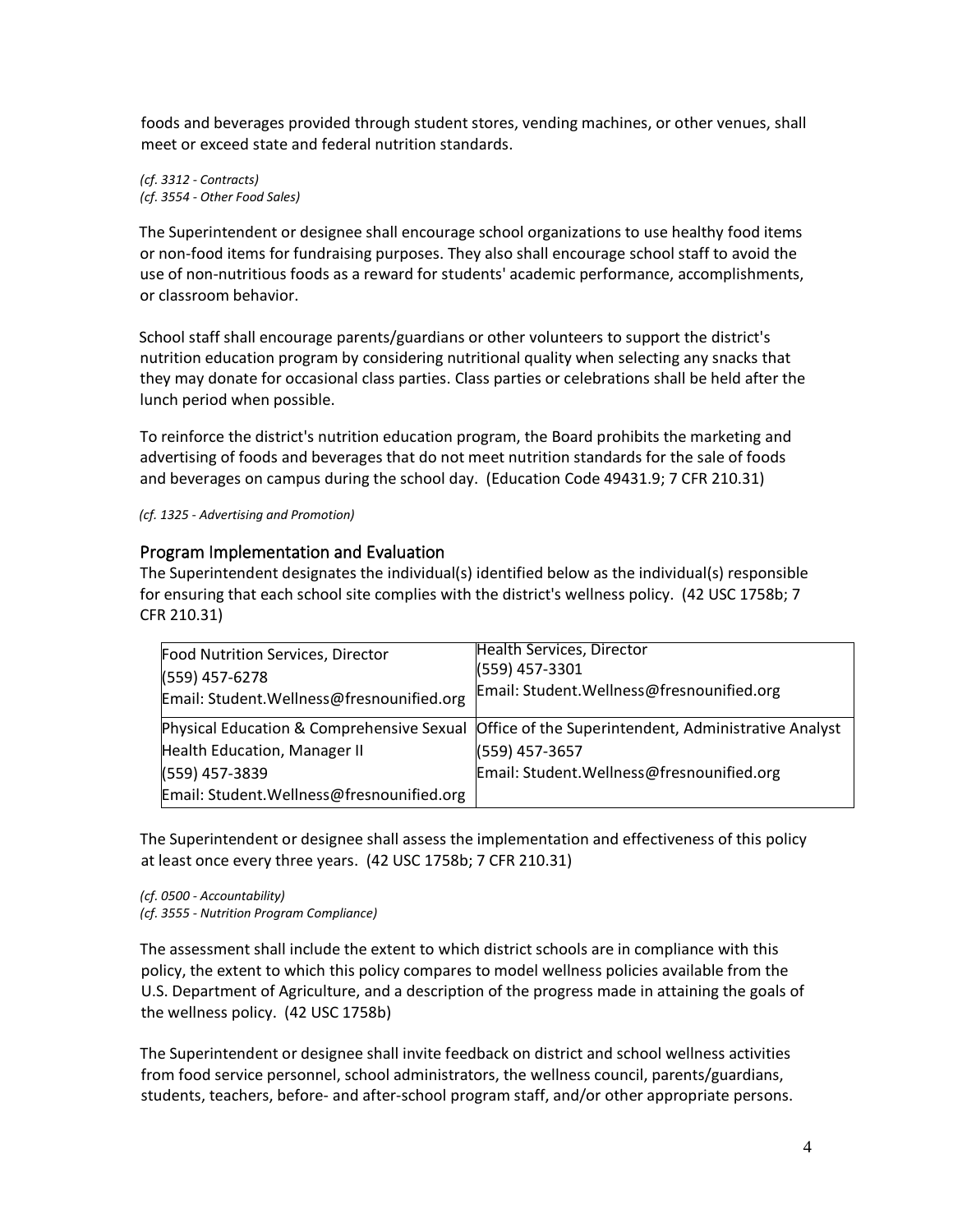The Board and the Superintendent or designee shall establish indicators that will be used to measure the implementation and effectiveness of the district activities related to student wellness. Such indicators may include, but are not limited to:

- 1. Descriptions of the district's nutrition education, physical education, and health education curricula and the extent to which they align with state academic content standards and legal requirements
- 2. An analysis of the nutritional content of school meals and snacks served in all district programs, based on a sample of menus and production records
- 3. Student participation rates in all school meal and/or snack programs, including the number of students enrolled in the free and reduced-price meals program compared to the number of students eligible for that program
- 4. Extent to which foods and beverages sold on campus outside the food services program, such as through vending machines, student stores, or fundraisers, comply with nutrition standards
- 5. Extent to which other foods and beverages that are available on campus during the school day, such as foods and beverages for classroom parties, school celebrations, and rewards/incentives, comply with nutrition standards
- 6. Results of the state's physical fitness test at applicable grade levels
- 7. Number of minutes of physical education offered at each grade span, and the estimated percentage of class time spent in moderate to vigorous physical activity
- 8. A description of district efforts to provide additional opportunities for physical activity outside of the physical education program
- 9. A description of other districtwide or school-based wellness activities offered, including the number of sites and/or students participating, as appropriate

As feasible, the assessment report may include a comparison of results across multiple years, a comparison of district data with county, statewide, or national data, and/or a comparison of wellness data with other student outcomes such as academic indicators or student discipline rates.

In addition, the Superintendent or designee shall prepare and maintain the proper documentation and records needed for the administrative review of the district's wellness policy conducted by the California Department of Education (CDE) every three years.

The assessment results of both the district and state evaluations shall be submitted to the Board for the purposes of evaluating policy and practice, recognizing accomplishments, and making policy adjustments as needed to focus district resources and efforts on actions that are most likely to make a positive impact on student health and achievement.

# Notifications Posting Requirements

The Superintendent or designee shall inform the public about the content and implementation of the district's wellness policy and shall make the policy, and any updates to the policy, available the public on an annual basis. They shall also inform the public of the district's progress towards meeting the goals of the wellness policy, including the availability of the triennial district assessment. (Education Code 49432; 42 USC 1758b; 7 CFR 210.31)

*(cf. 5145.6 - Parental Notifications)*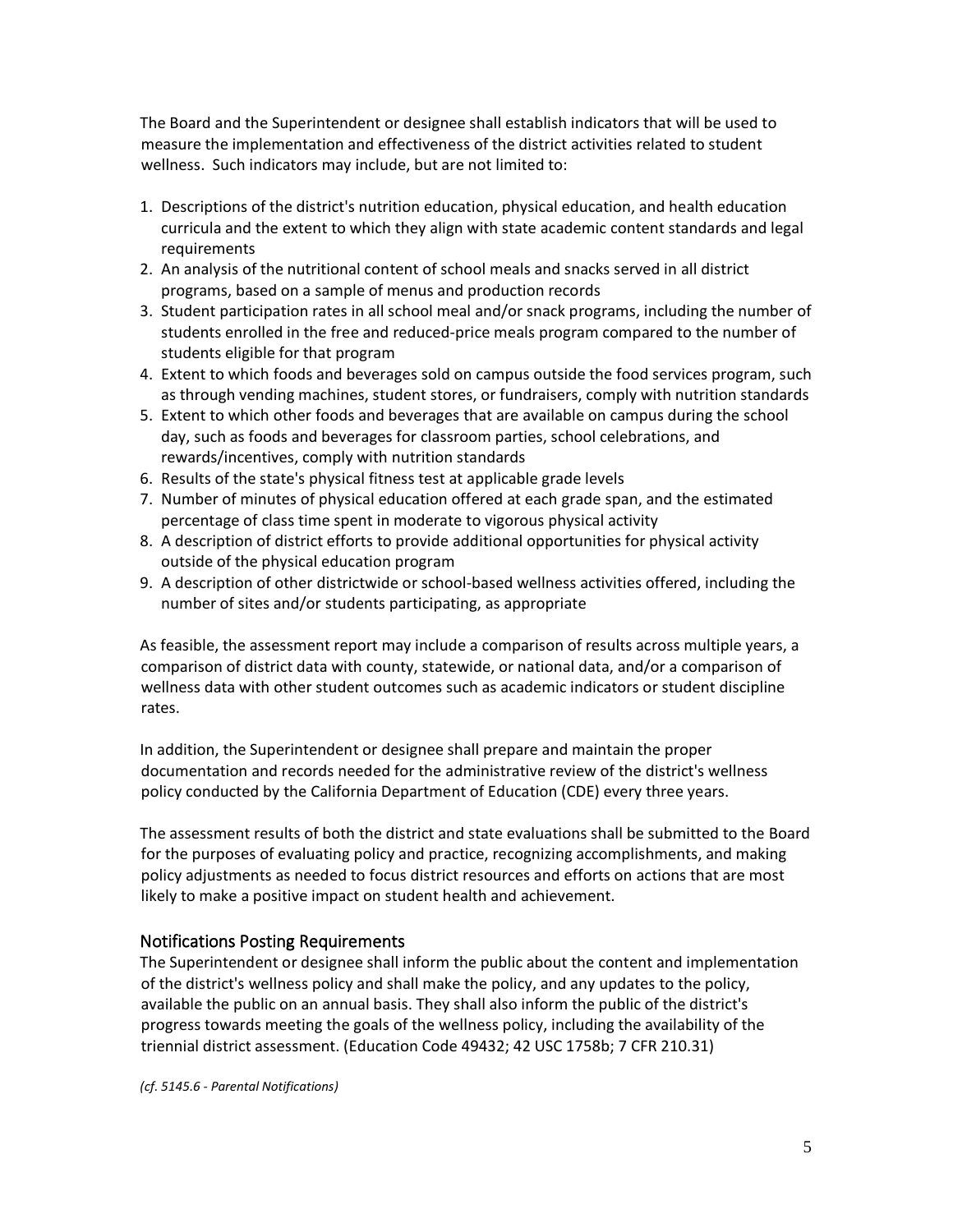The Superintendent or designee shall distribute this information through the most effective methods of communication, including district or school newsletters, handouts, parent/guardian meetings, district and school web sites, and other communications. Outreach to parents/guardians shall emphasize the relationship between student health and wellness and academic performance.

*(cf. 1100 - Communication with the Public) (cf. 1112 - Media Relations) (cf. 1113 - District and School Web Sites) (cf. 1114 - District-Sponsored Social Media) (cf. 6020 - Parent Involvement)*

Each school may post a summary of nutrition and physical activity laws and regulations prepared by the California Department of Education.

#### Records

The Superintendent or designee shall retain records that document compliance with 7 CFR 210.31, including, but not limited to, the written student wellness policy, documentation of the triennial assessment of the wellness policy for each school site, and documentation demonstrating compliance with the community involvement requirements, including requirements to make the policy and assessment results available to the public. (7 CFR 210.31)

*In accordance with Federal civil rights law and U.S. Department of Agriculture (USDA) civil rights regulations and policies, the USDA, its Agencies, offices, and employees, and institutions participating in or administering USDA programs are prohibited from discriminating based on race, color, national origin, sex, disability, age, or reprisal or retaliation for prior civil rights activity in any program or activity conducted or funded by USDA.* 

*Persons with disabilities who require alternative means of communication for program information (e.g. Braille, large print, audiotape, American Sign Language, etc.), should contact the Agency (State or local) where they applied for benefits. Individuals who are deaf, hard of hearing or have speech disabilities may contact USDA through the Federal Relay Service at (800) 877-8339. Additionally, program information may be made available in languages other than English.*

*To file a program complaint of discrimination, complete the USDA Program Discrimination Complaint Form, (AD-3027) found online at:* 

*http://www.ascr.usda.gov/complaint\_filing\_cust.html, and at any USDA office, or write a letter addressed to USDA and provide in the letter all of the information requested in the form. To request a copy of the complaint form, call (866) 632-9992. Submit your completed form or letter to USDA by: (1) Mail: U.S. Department of Agriculture, Office of the Assistant Secretary for Civil Rights, 1400 Independence Ave SW, Washington, D.C. 20250-9410; (2) Fax: (202) 690-7442; or (3) E-mail: program.intake@usda.gov. This institution is an equal opportunity provider.*

*Fresno Unified School District prohibits discrimination, harassment, intimidation, and bullying based on actual or perceived race, color, ethnicity, national origin, immigration status, ancestry, age, creed, religion, political affiliation, gender, gender identity, gender expression, genetic information, mental or physical disability, sex, sexual orientation,*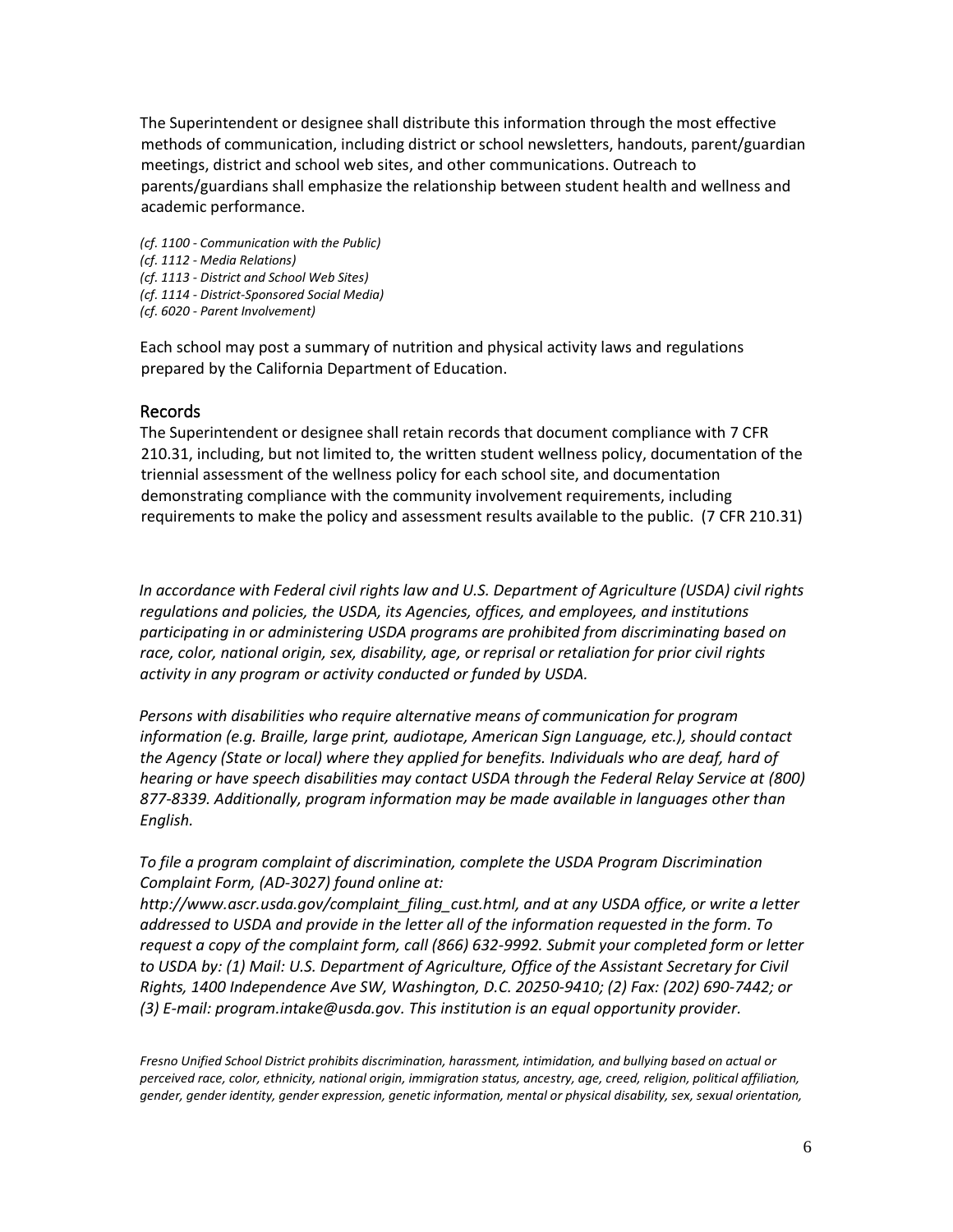*marital status, pregnancy or parental status, medical information, military veteran status, or association with a person or a group with one or more of these actual or perceived characteristics or any other basis protected by law or regulation, in its educational program(s) or employment.*

Legal Reference:

EDUCATION CODE 33350-33354 CDE responsibilities re: physical education 38086 Free fresh drinking water 49430-49434 Pupil Nutrition, Health, and Achievement Act of 2001 49490-49494 School breakfast and lunch programs 49500-49505 School meals 49510-49520 Nutrition 49530-49536 Child Nutrition Act 49540-49546 Child care food program 49547-49548.3 Comprehensive nutrition services 49550-49562 Meals for needy students 49565-49565.8 California Fresh Start pilot program 49570 National School Lunch Act 51210 Course of study, grades 1-6 51210.1-51210.2 Physical education, grades 1-6 51210.4 Nutrition education 51220 Course of study, grades 7-12 51222 Physical education 51795-51798 School instructional gardens 51880-51921 Comprehensive health education CODE OF REGULATIONS, TITLE 5 15500-15501 Food sales by student organizations 15510 Mandatory meals for needy students 15530-15535 Nutrition education 15550-15565 School lunch and breakfast programs UNITED STATES CODE, TITLE 42 1751-1769j National School Lunch Program, especially: 1758b Local wellness policy 1751 Note Local wellness policy 1771-1793Child Nutrition Act, especially: 1773 School Breakfast Program 1779 Rules and regulations, Child Nutrition Act CODE OF FEDERAL REGULATIONS, TITLE 7 210.1-210.33 National School Lunch Program, especially: 210.31 Wellness policy 220.1-220.22 National School Breakfast Program COURT DECISIONS Frazer v. Dixon Unified School District, (1993) 18 Cal.App.4th 781 Management Resources: CSBA PUBLICATIONS CALIFORNIA DEPARTMENT OF EDUCATION PUBLICATIONS Physical Education Framework for California Public Schools, Kindergarten Through Grade Twelve, 2009 Health Framework for California Public Schools, Kindergarten Through Grade Twelve, 2003 CENTERS FOR DISEASE CONTROL PUBLICATIONS School Health Index for Physical Activity and Healthy Eating: A Self-Assessment and Planning Guide, rev. 2012 NATIONAL ASSOCIATION OF STATE BOARDS OF EDUCATION (NASBE) PUBLICATIONS Fit, Healthy and Ready to Learn, rev. 2012 U.S. DEPARTMENT OF AGRICULTURE PUBLICATIONS Dietary Guidelines for Americans, 2016 WEB SITES CSBA: http://www.csba.org California Department of Education, Nutrition Services Division: http://www.cde.ca.gov/ls/nu